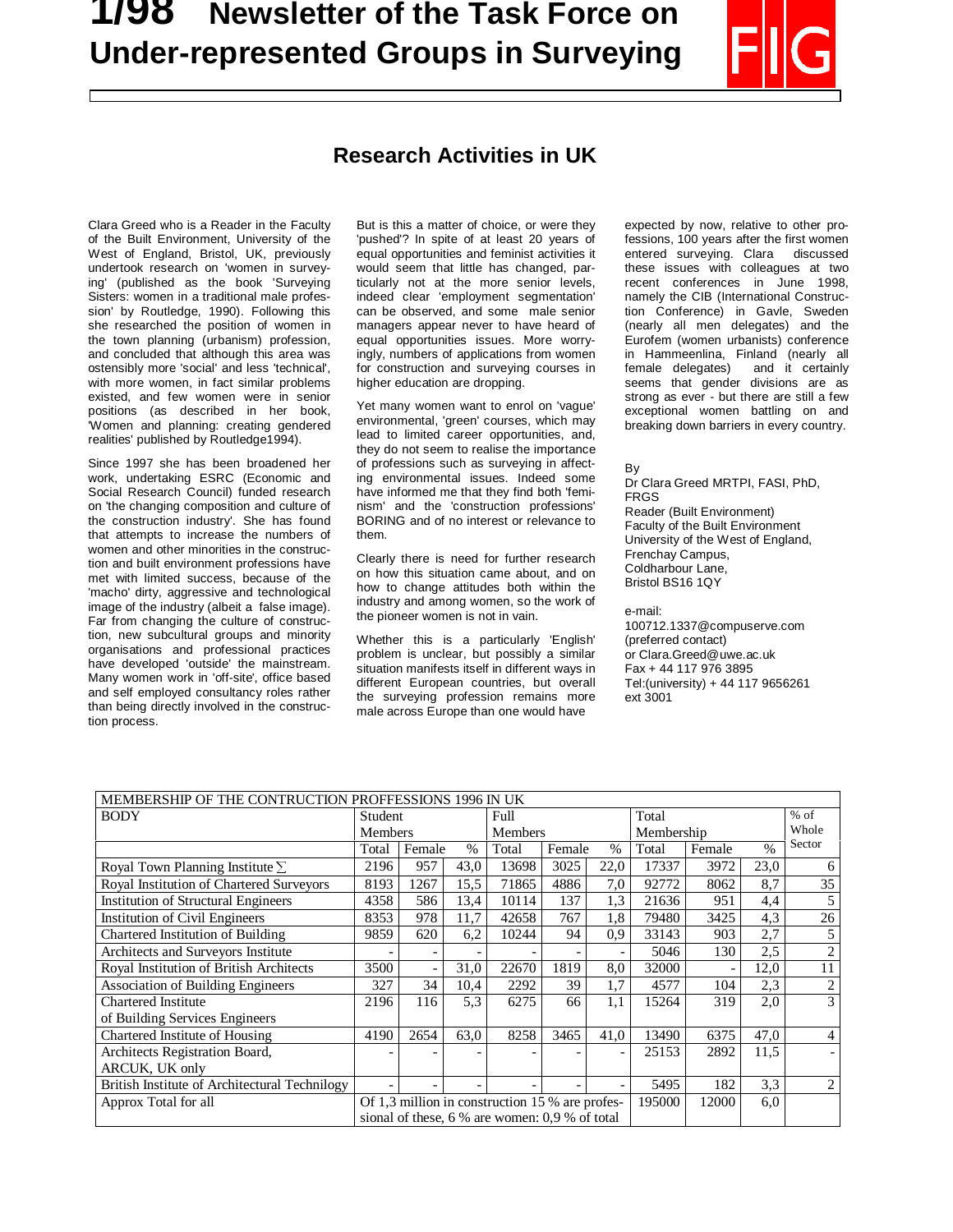### **Fifteen Years of Affirmative Action in the American Congress on Surveying and Mapping, USA**

#### **BACKGROUND**

The American Congress on Surveying and Mapping (ACSM) is the umbrella organization for the National Society of Professional Surveyors (NSPS). Total membership in ACSM, including NSPS and 3 other member organizations, has been fluctuating during this decade between 4000 and 8000, depending upon the national economy.

In 1981, ACSM commissioned a private firm to conduct a study of the ACSM membership. Published in the ACSM Bulletin later that year, the report of the membership study included many interesting items, including the fact that women made up only 2 percent of ACSM and only 1 percent of NSPS.

In 1992, ACSM President Robert Foster commissioned a new study of ACSM membership to specifically estimate the percentage of female involvement in the organization. The 1992 study was conducted by Dr. H. Joseph Straight and Dr. Nancy Boynton, both of the mathematics and computer science department at the State University of New York College at Fredonia.

By then, women had increased to 4 percent of the membership of ACSM and 2 percent of the membership of NSPS. Moreover, women had risen to positions of prominence in both organizations, with two women serving as presidents of ACSM and one woman serving as president of NSPS.

Several other women had taken places on the executive boards of both organizations, and many state affiliate organizations of ACSM/NSPS also had women surveyors serving in elected executive positions. Additionally, female surveyors were being named to their respective state licensing boards, the branch of government that oversees the professional registration and practice of land surveying in each state.

The situation for other traditionally underrepresented persons in ACSM was not as bright. In 1992, it was estimated that less than 1 percent of ACSM was made up of African Americans and Native Americans. Hispanic Americans were estimated to make up about 2 percent of ACSM at that time.

#### ACSM INITIATIVES FOR STUDENTS

For many years, ACSM has sponsored student chapters at colleges and universities that offer surveying and mapping programs. Students are also offered discounted membership fees and discounted or free registration fees for national conventions; they are often recruited to assist in the day to day operations of the convention itself.

Also at its semi-annual conventions, ACSM conducts a career fair, in which recent graduates are offered the opportunity to connect with major firms that are looking for qualified employees.

Several college and university scholarships are offered through ACSM. They are given annually and based upon a selection process. Typically a student would apply for several ACSM scholarships at one time, checking a list of categories under which he or she is eligible.

Examples of eligibility criteria include region, type of school, grade point average, gender, area of specialization, and year of school. A committee of qualified judges then considers each applicant for all of the award categories in which he or she is eligible. Top students are selected for the highest awards, the next best students for the next best awards, and so on down the line.

In the early 1980s, several students from an ACSM student chapter wrote to ACSM to request that the "wives programs" at semi-annual conventions be renamed as the "guests programs." The students noted at that time that not all surveyors should be expected to be male, and not all of their guests to be female. This was the first affirmative action taken by members of ACSM, and it can be credited to students.

For the past five years, there have been one to three ACSM or NSPS scholarships specifically targeted toward women. Some of the credit for this can be given to the Forum for Women in Surveying, which was convened in 1983. Mary Feindt, LS of Michigan was elected as the first chair of the group, and there were originally 150 members.

The Forum was first created to produce a resolution combatting offensive advertising of surveying equipment. In 1983, for example, the primary American trade journal contained seven printed advertisements which featured, along with surveying equipment, women dressed in lace negligee or small swimsuits.

The Forum for Women in Surveying drafted an ACSM resolution calling for professional advertising in ACSM publications. It was hoped that if ACSM set a high example, then trade journals and state affiliate publications would follow that example.

The resolution was voted upon by the 150 member Forum by mail ballot. Upon its successful adoption at that level, the resolution was next adopted by NSPS and immediately thereafter adopted by ACSM.

Forum member Loyce Smith offered a test through which a printed advertisement could be judged: if a woman is pictured in a surveying equipment advertisement, one should imagine the same ad with a man of the same age and in similar but masculine attire. If the advertisement would appear ridiculous in such a scenario, then it is equally ridiculous with a woman in it.

For example, if an advertisement features a young woman in a small swimsuit standing next to surveying equipment, one may imagine the same advertisement picturing

a young man in a small men's swimsuit. If that would be inappropriate, then it is equally inappropriate with the young woman in the advertisement.

Gradually, surveying advertisement in the United States began to improve. Members of the Forum were pleased with the results of their accomplishment.

#### **BACKLASH**

There were repercussions, however. A small but vocal minority of NSPS members were angered by the Forum's initiative and labelled the group as a "negative" endeavor. The same thing was happening across the country. All forms of affirmative action were becoming known as "negative" or "reverse discrimination."

During the 1980s, more and more members of NSPS became convinced that the Forum was dangerous to the tradition of ACSM. For example, when the Forum introduced to ACSM a proposal for creating publications without a masculine gender bias, the Forum became known as a radical group.

Another problem arose when the Forum succeeded in a campaign to send an African American surveyor as part of the American delegation to the 1986 FIG congress in Toronto. At the same time, Forum members had protested a string of offensive advertisements that had recently appeared at ACSM conventions.

A group from NSPS cornered the African American woman in Toronto and coerced her to face a circle of men who scolded her for allowing other women to make the protest against the offensive advertisements. The Toronto incident launched a major NSPS move to smear the Forum and some of its most active participants.

By 1987, NSPS had rearranged the Forum from a large, self- governing body to a group of seven women specially selected by the NSPS president from the Forum's database. The other former members, numbering approximately 145 by that time, were officially dropped from the group and gradually became less active in ACSM.

The Forum newsletter was censored by the NSPS president, and soon there was no newsletter at all.

#### THE GOOD NEWS

A small group of protesters made certain that Forum activities did not die altogether. In order to appease them, NSPS and the remaining five to seven Forum members sponsored special events at annual conventions from 1987 through 1991.

At the first of such events, held in Reno, Nevada in 1987, the African American woman who had been scolded in To-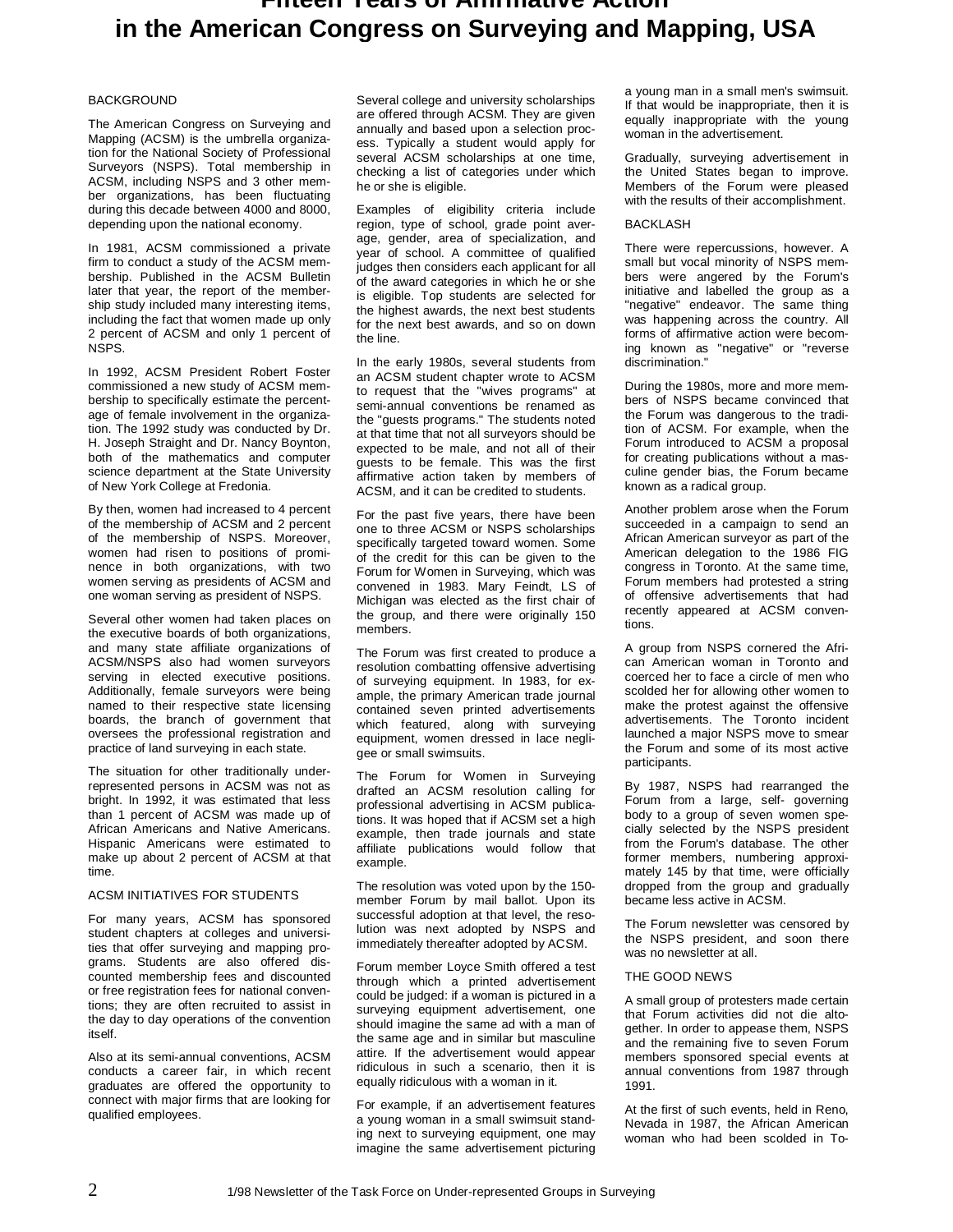session for surveyors about equal opportunity requirements in government work. This session was well attended and provided a professional setting for learning about ways in which an individual surveying firm could conduct equal opportunity hiring and promotion.

At another session held in Cleveland, Ohio, NSPS allowed the Forum to sponsor an afternoon workshop for women surveyors. Many of the issues discussed involved the difficulties of being a minority in the surveying profession. Participants and speakers shared experiences. Helpful tips were presented to encourage women could stand up to difficulties.

In Baltimore, Maryland, the NSPS allowed the Forum to present a workshop for all surveyors. At this one-day session, participants learned business tips that would be helpful to any entrepreneur, male or female.

Most rewarding was a two-day session arranged by NSPS for women surveyors in Denver, Colorado. The original intent of the session had been for NSPS to instruct women about proper protocol to achieve positions of importance in the organization. The result, however, was that the women in the audience, who had previously known each other only through correspondence, enjoyed an opportunity to finally meet with one another and to solidify their network.

Although NSPS did not sponsor any major events for women after that, it was in Atlanta, Georgia the following year that NSPS proposed a scholarship for women. The scholarship took seven more years to become a reality, but meanwhile, the wife of a deceased surveying professor sponsored her own scholarship for women in surveying.

Most recently, in Baltimore, Maryland in March, 1998, the Forum was challenged by NSPS members Don Bender and Paul Lamoreaux to re-establish itself as a major presence in NSPS and ACSM. As a result, Mary Cummins of Hawaii, who has been the NSPS appointed chair of the Forum for many years, asked Anne Glasgow to help find women to participate in the upcoming ACSM convention in Fort Worth, Texas.

Glasgow is well positioned to assist Cummins, since Glasgow was the former administrative secretary for NSPS and currently serves in that same capacity for the NSPS affiliate in Texas. Together, Glasgow and Cummins have contacted more than forty women who are hoped to participate in Fort Worth.

#### ACSM PARTICIPATION AT FIG

Since the problem in Toronto in 1986, NSPS has been careful to make certain that at least one woman surveyor is included in the ACSM delegation to FIG. Mary Feindt has participated on many occasions, and most recently NSPS named Wendy Lathrop to the official delegation.

Lathrop was the first woman to serve as president of NSPS, and she was one of the women appointed by other NSPS presidents to lead the Forum for Women in Surveying for a few years after 1987. ACSM has also sent women from its other member organizations to FIG meetings.

In the early 1990s, a few progressive members of NSPS requested that the Forum also include other persons who have been traditionally under-represented in ACSM. Consequently, the Forum has also operated as an Equal Opportunity committee, but to date no action has been taken in this regard other than to accept reports from employees of the federal Equal Opportunity program.

Many ACSM members hope for the time when the Forum and its Equal Opportunity subcommittee will assume an active stance in promoting the profession to traditionally under-represented persons other than just women. Scholarships and special events are some of the ways in which this could be accomplished.

#### MIS-USE OF GENDER DATA

As the anti-affirmative action contingent was gaining political ground in America, one ploy that was used to help cut government sponsored equal opportunity programs was to use data about the low numbers of women in certain professions to "prove" that those professions could not meet employment quotas that were aimed at balancing male-female participation in those professions.

The same thing happened at ACSM. The studies that indicated low numbers of women in the organization were not used to show that affirmative action was needed. Instead, they were used to demonstrate that male surveyors were victims of reverse discrimination if jobs were held for women.

#### PRIVATE AFFIRMATIVE ACTION

As governments and ACSM were being forced to cut their affirmative action programs, several individuals took it upon themselves to promote women and other under-represented persons in surveying and mapping. An example has been the affirmative action newsletter, which is produced bimonthly to inspire action where the organization cannot.

The newsletter, known as Progress and Perspectives: an Affirmative Action for Surveying and Mapping, has been published six times a year since 1987.

Although the newsletter formerly highlighted specific women in surveying, that purpose is no longer pursued for reasons of safety toward the readers. As affirmative action was seen more and more as a negative endeavor in America, women who were profiled in the newsletter were made to fear that they would be labelled as a radical.

Today, the newsletter only profiles those who are certain that they cannot be made to pay a high price for their known affiliation with an affirmative action publication. Articles focus on (1) the general outlook for equal opportunity in America, on (2) various actions of ACSM or NSPS, and (3) other professions and their affirmative action initiatives.

Other examples of private actions taken to promote equal opportunity are (1) scholarships endowed by individuals or families, (2) state sub-groups of women surveyors

and (3) minority-owned or womenowned companies that hire other minorities and women.

#### THE WORST-CASE SCENARIO

In the past twenty-five years, women have joined the surveying profession primarily in one of three ways: (1) through a family member such as a father who had a surveying practice, (2) through a government-sponsored program, and (3) through a college or university that conducted affirmative action recruiting.

Due to the aforementioned nationwide backlash against equal opportunity initiatives for women and minorities, the second avenue is rapidly closing. Since there is also a nationwide proposal to eliminate all college and university affirmative actions, the third avenue may also close within the next five years.

This means that in the future, all affirmative action in America may be undertaken solely by individuals and by their surveying companies. Many people are concerned that surveying and mapping, and many other professions, will soon be as unwelcoming toward American women and minorities as they were thirty years ago.

Perhaps, however, the positive action initiative is now shifting to the international level. As FIG strives to make the surveying and mapping professions more open to those who have been traditionally excluded, the respective organizations of various countries may follow the FIG example.

The FIG endeavor is certain to face the same challenges that have been mounted here in America. There will be those who will maintain that affirmative action is a needless and/or negative expenditure.

Yet, as has been evidenced by the fact that so many women are now active in their state and national surveying organizations here in America, the profession can benefit by having an enlarged and diversified pool of practitioners.

As a male surveyor from Oklahoma is famously quoted as saying, "A man may be able to tell us HOW to do a job, but while he's talking, a woman will just go ahead and DO it."

By Wendy J. Woodbury Straight, Professional Land Surveyor, 12 East Fifth Street Dunkirk, NY 14048, USA e-mail: wendy@netsync.net